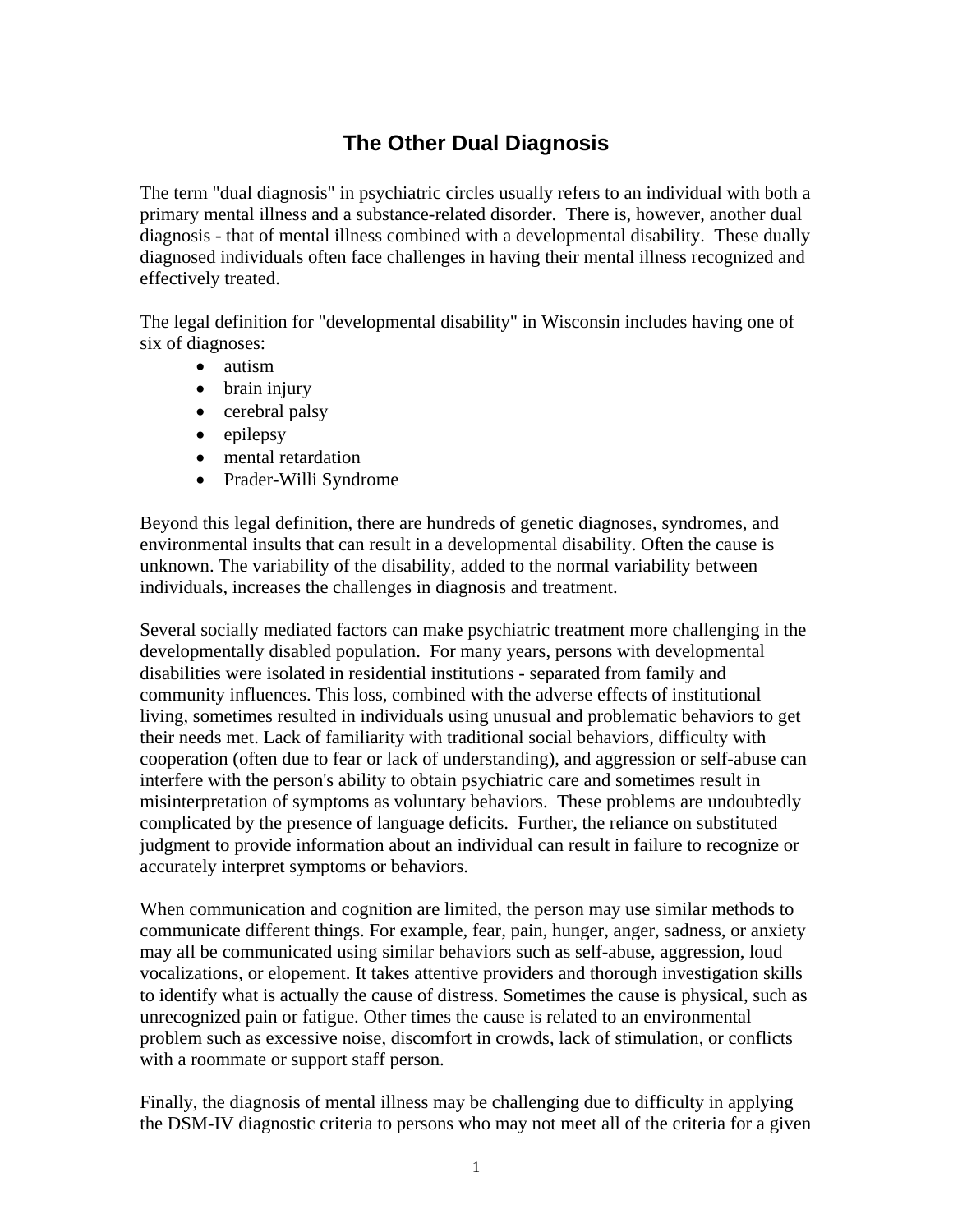condition, or for whom the criteria cannot be ascertained due to their developmental disability.

The majority of developmentally disabled individuals rely on public funding of their medical care. Many psychiatrists will not accept new patients on Medical Assistance, and this can result in long waiting lists and other difficulties in accessing care. When these individuals are able to find a psychiatrist, they may find that the provider is unfamiliar with the significance of the developmental disability. In some cases, the traditional clinic office is not hospitable to disabled individuals. Sometimes a larger room is necessary to provide space for support teams and /or an individual who needs space to pace or separate from others. Additional personnel may be necessary to provide support during the appointment, and the room may need to be surveyed for safety concerns.

In general, there is relatively poor integration of the "DD" and psychiatric treatment systems. This tends to create unique challenges for treating dually diagnosed individuals. Case management services and their respective funding sources do not typically operate in concert, and many individuals end up receiving suboptimal care from both systems. This can be quite frustrating for a psychiatrist attempting to coordinate care in the community. A partial remedy is to put effort into facilitating communication with (and between) the team, at every stage of the assessment and treatment process.

Effective psychiatric treatment of developmentally disabled individuals necessitates close monitoring of medical comorbidity. A number of medical problems, including seizure disorder, GI disease, chronic pain, and intercurrent neurodegenerative conditions can complicate diagnosis and treatment. It is always good to have competent primary care and neurology colleagues available for consultation and referral.

Comorbid mental illness and developmental disability may complicate many aspects of a person's life. Oftentimes the person cannot understand the significance of their mental illness or comply with treatment. People, other than the individual being treated, may have significant influence on whether treatment is initiated or successfully accomplished. The ability, knowledge, and opinions of the guardian, family, and support staff can greatly influence how information is disseminated amongst the team, and this may ultimately determine treatment course and success.

## **What recommendations can be made regarding provision of comprehensive and appropriate mental health care to persons dually diagnosed with developmental disabilities and mental illness?**

- 1. One significant challenge to obtaining psychiatric treatment for persons with developmental disabilities is the inadequate reimbursement under the current Medical Assistance program. This disincentive is especially acute when the person's needs require more than the average time allotment and may require environmental or personnel modifications. Increasing reimbursement and adding more flexible billing arrangements require advocacy for policy reforms.
- 2. Psychiatrists and other mental health care providers need access to necessary information about developmental disabilities. They need to know about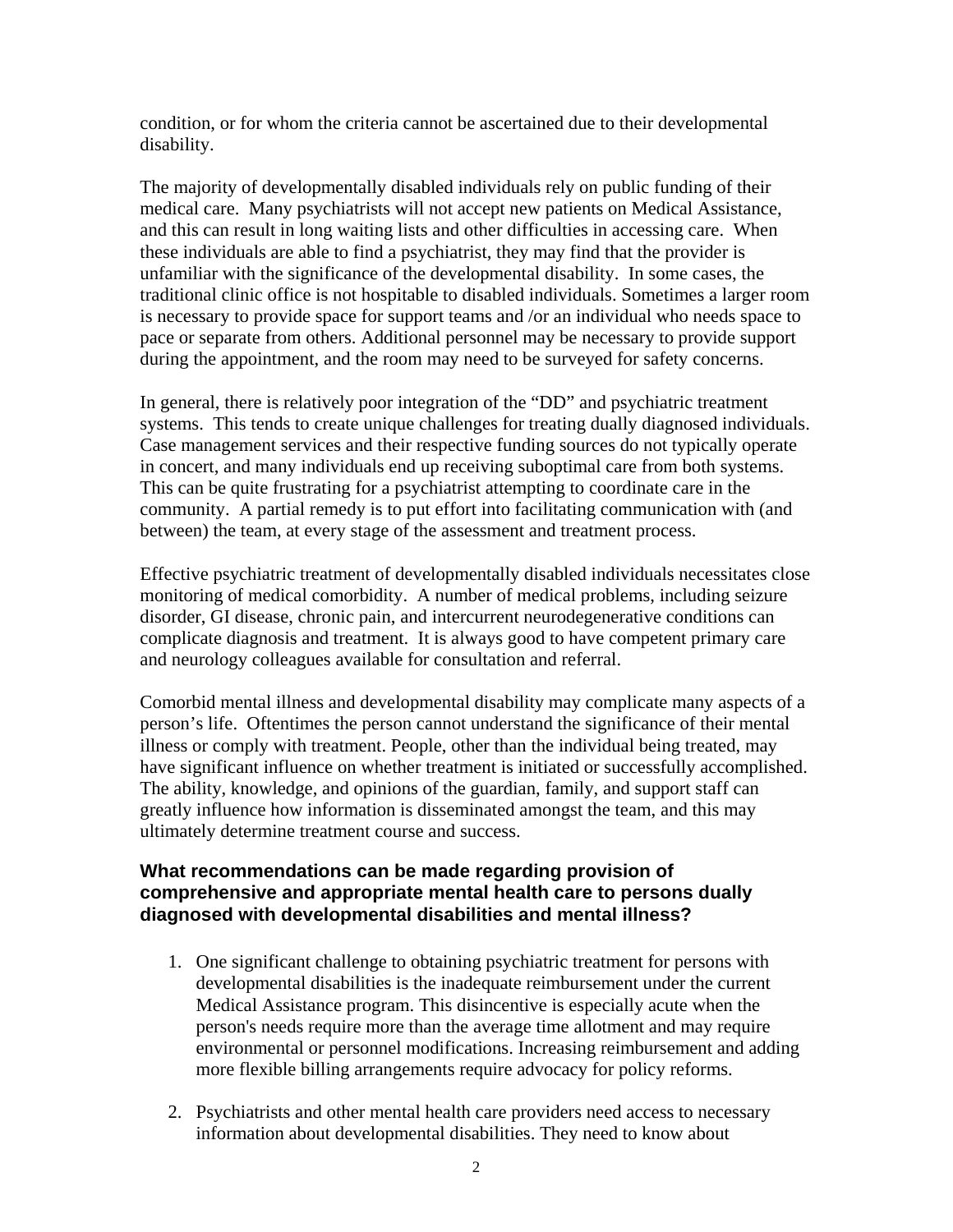community support systems for people with developmental disabilities. Extensive educational material is available: web resources, classes, seminars, and interested specialists. This information is not always well disseminated to the psychiatric community. In some cases it is not available in a format (time, dates, locations, or certification for MD continuing education) that promotes use by busy professionals. Creating opportunities for specialists providing day-to-day support to individuals with developmental disabilities and psychiatrists and other mental health practitioners to share perspectives, knowledge, and practice tips would "demystify" the two aspects of this dual diagnosis for both groups.

- 3. The settings that are available for providing mental health care are sometimes not well designed for persons with developmental disabilities. Larger rooms may be needed to accommodate presence of support teams at appointments. Some individuals with developmental disabilities may need room to move about or maintain additional personal space during the appointment. Accessible entrances and facilities are necessary for people who require physical accessibility due to brain injury, cerebral palsy, or other mobility problems. Design of rooms and furnishings needs to be done with consideration to safety for people with unusual behaviors. Reception personnel need methods to adapt their interactions to meet the needs of people with a dual diagnosis. Waiting rooms and clinic rooms need to have entertainment activities that are cognitively, developmentally, and age appropriate. Information about diagnoses and treatments needs to be provided in forms accessible to persons who may not read, or whose cognitive level is below the average.
- 4. Ability to provide effective psychiatric services to persons with developmental disabilities is greatly improved by a knowledge of how the developmental disability community support system functions. One needs to know how medications and treatments are delivered in the supported living community and what resources are available to provide assistance to the person, provider, and team. The presence of community behavioral support specialists can provide adjunct support in modifying behaviors and can help patients learn to generalize desired behaviors in different settings. Crisis support teams and "safe houses" can help avoid unnecessary institutionalization during behavioral or environmental crises.

## **What are the benefits of providing psychiatric care to persons dually diagnosed with developmental disabilities and mental illness?**

There are many benefits to be gained from providing psychiatric care to persons dually diagnosed with developmental disabilities and mental illness. Access to appropriate psychiatric care can make the difference between successful community living versus a lifetime in an institution or in a very restricted setting. Successful treatment for mental illness can be the beginning of wonderful new life opportunities. Observing the person's symptoms decrease and watching him / her make progress toward life goals can be very professionally satisfying for providers and teams.